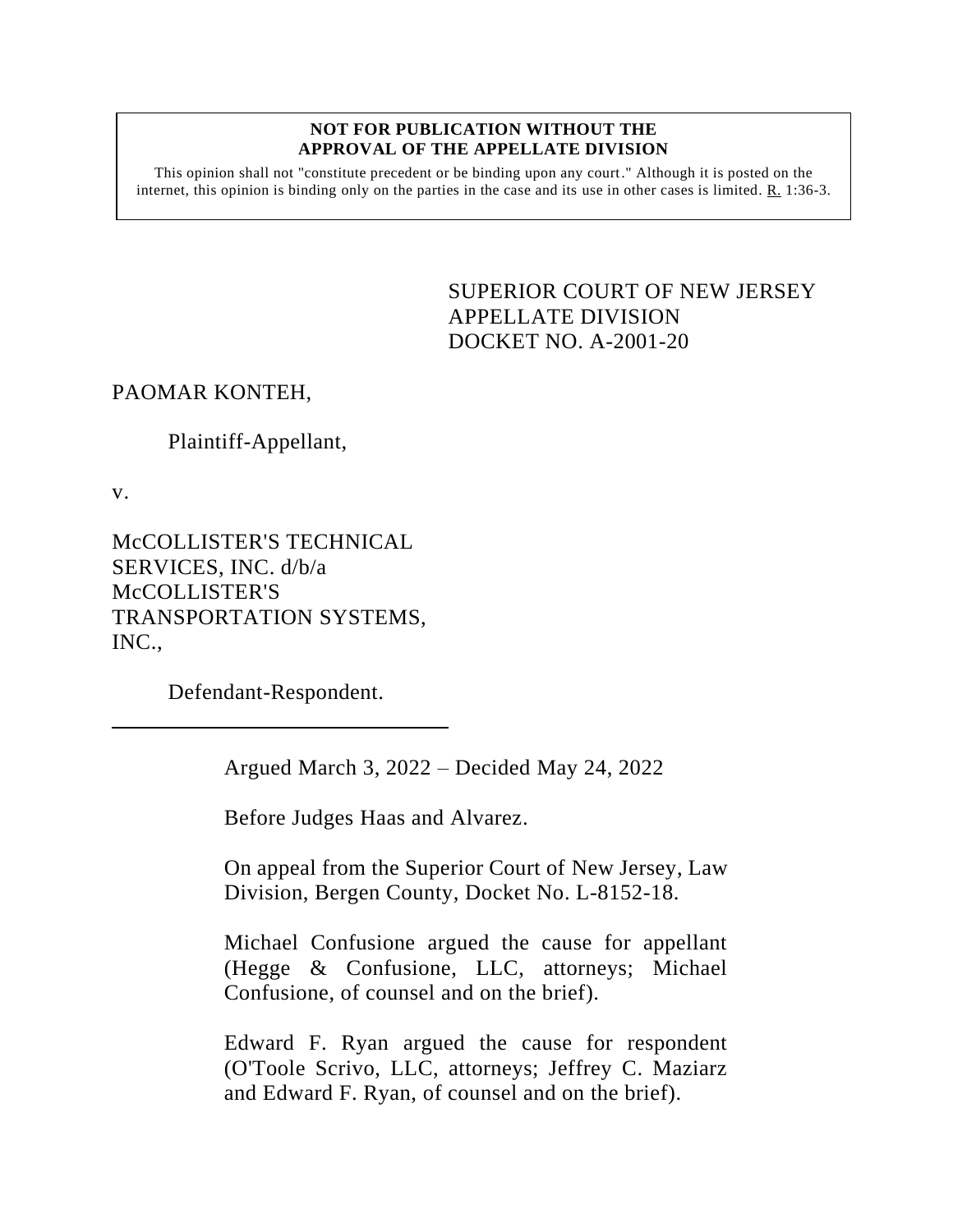#### PER CURIAM

Plaintiff Paomar Konteh appeals the February 11, 2021 grant of summary judgment to defendant McCollister's Technical Services, Inc. d/b/a McCollister's Transportation Systems, Inc. The order issued in principal part because of plaintiff's failure to obtain an expert's report regarding liability. For the reasons that follow, we affirm.

On April 2, 2018, plaintiff, an independent contractor, was picking up a shipment at defendant's New Jersey warehouse location. Plaintiff had picked up deliveries there and at defendant's other location in Illinois an "uncountable" number of times. In the ten years prior, plaintiff had frequently transported in his truck certain four-wheeled computer cabinets, known as "Netshelters," for defendant. Although contested by defendant, plaintiff alleged Netshelters can weigh up to 3,000 pounds.

On this occasion, Larry Vaughan, the only available warehouse employee, asked plaintiff to help him load the cabinets. As the men were attempting to roll the first cabinet from the loading dock onto the back of the truck, it fell on plaintiff, causing him significant injuries.

Plaintiff's complaint attributed the accident to several theories of liability: (1) the ramp was "defective" because it did not have a "flat edge," and was "not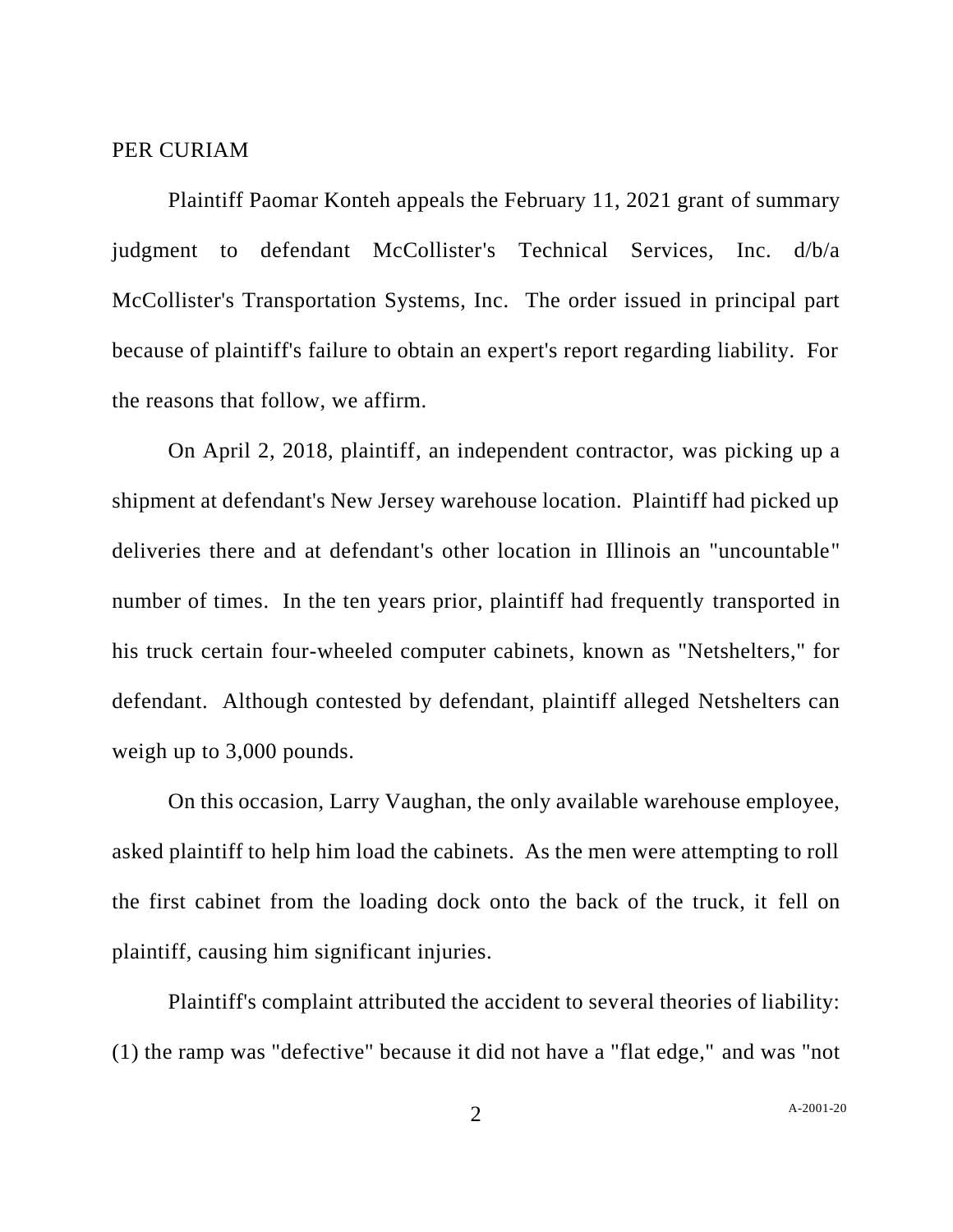flush with the ground" (2) Vaughan did not properly align the "ramp," (3) Vaughan should not have continued pushing once the wheel became stuck, (4) Vaughan "pushed the cabinet with too much force under the circumstances," (5) defendant did not have sufficient personnel for the loading, (6) defendant did not heed warnings and did not have proper safety measures, and (7) defendant should have had a lift for heavy merchandise.

In answers to interrogatories, plaintiff said he was "caused to fall and be precipitated violently to the ground as a result of a hazardous, dangerous[,] and defective condition[.]" Plaintiff added that the Netshelter's wheel "became stuck in a crack or separation in the floor, subsequently falling on [p]laintiff's hand, bringing him to the ground and causing him to sustain serious injuries." Defendant produced a United States Department of Labor, Occupational Safety & Health Administration compliance checklist confirming that the dock plates were in proper working condition in the months prior to plaintiff's accident.

In plaintiff's uniform arbitration statement of facts, <sup>1</sup> plaintiff contended the dock plate "did not have all of the necessary components." Plaintiff also

<sup>1</sup> Rule 4:21A-4(e) only prohibits the use of arbitration statements at a subsequent trial.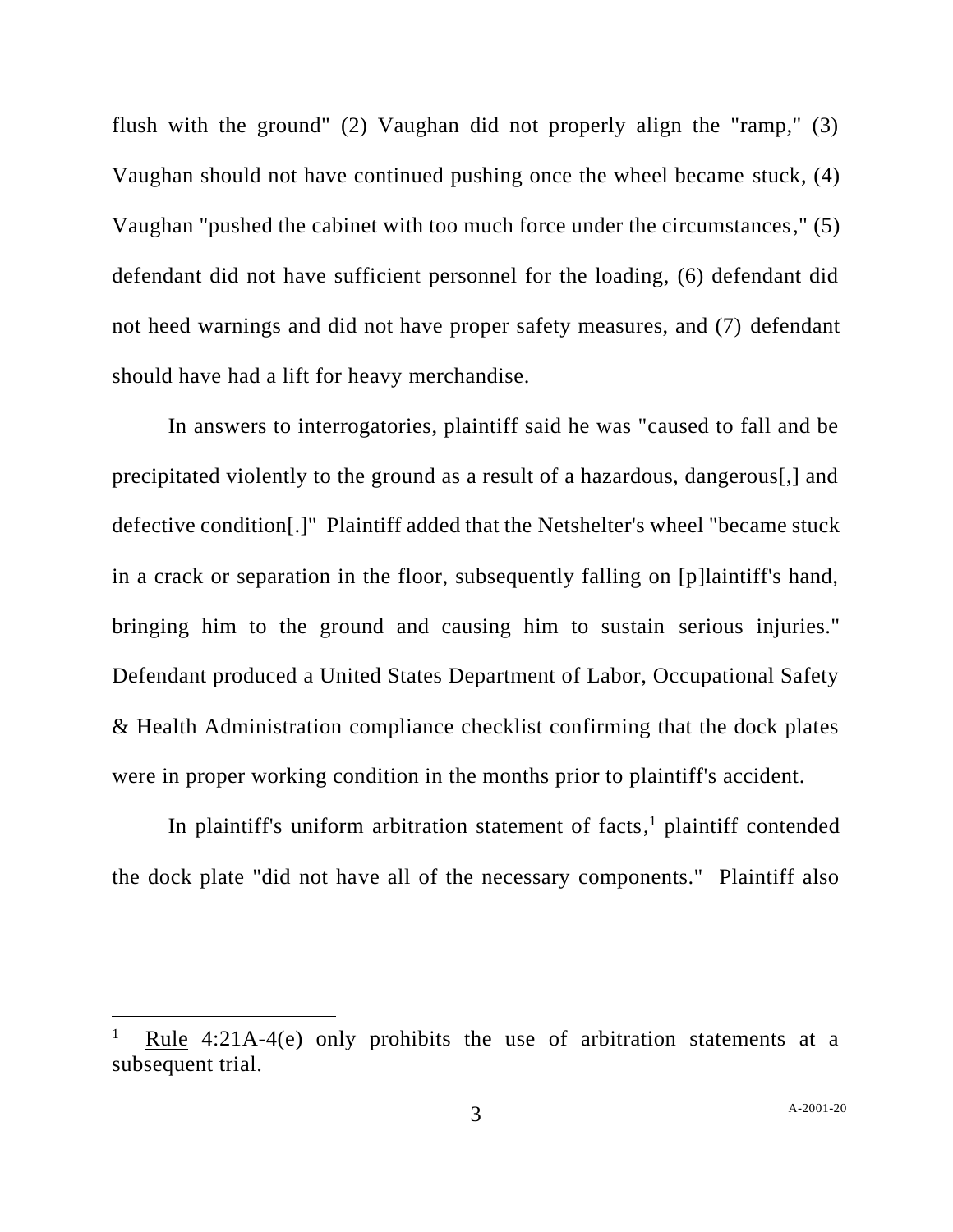claimed that defendant did not have sufficient personnel to safely load the cabinets.

When deposed, plaintiff acknowledged he had previously loaded Netshelters with the assistance of only one other person. He explained that the truck was connected to the warehouse loading dock via a dock plate that automatically lifted and lowered to form a ramp between the two. Even when properly set, it left a gap because it was not completely level with the surfaces at either end. Plaintiff said defendant's out-of-state workers always covered the gap with a piece of metal, unlike in New Jersey, where they simply pushed "with power" to get the Netshelter onto the dock plate. He explained that the Netshelter's first wheel rolled into the gap, became stuck, and fell on him.

Vaughan testified at deposition that he was rolling the Netshelter "up the dock mate, and like halfway," when it "just stopped and . . . started going over." Vaughan yelled in order to warn plaintiff, unsuccessfully attempted to keep the unit upright, and actually fell on top of it when it toppled. Vaughan said he was midway up the dock plate when the unit began to fall. He did not know if the wheel became stuck, or if one of the wheels just stopped working.

Plaintiff did not file an expert report, even though discovery was extended twice for him to do so. On April 4, 2020, the trial judge entered an order stating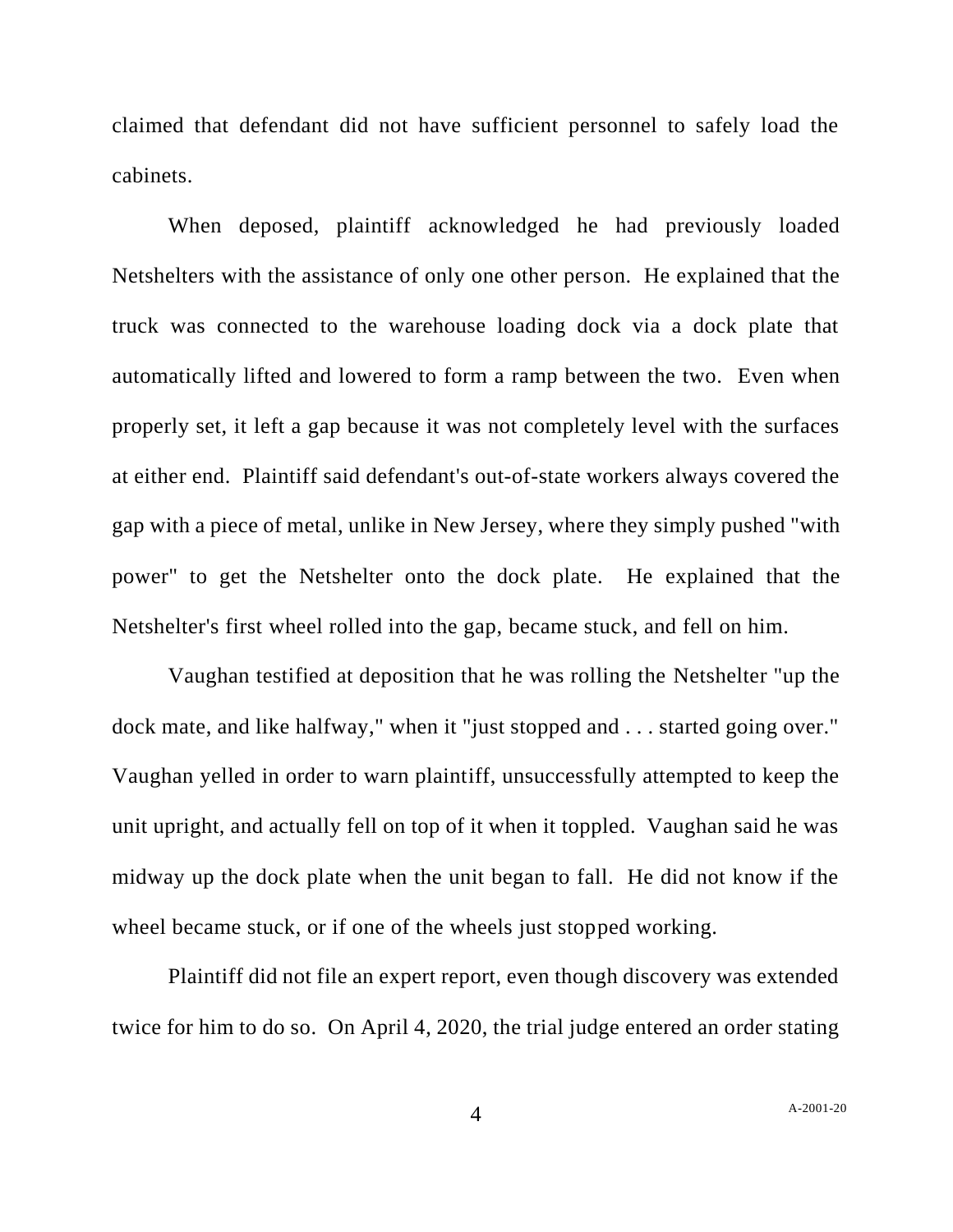that plaintiff was "to serve liability expert report, if any, by May 8, 2020." The order was drafted by defendant and entered upon its unopposed motion to extend discovery. On June 5, 2020, the judge extended discovery again, requiring plaintiff "to serve his medical expert report by no later than June 26, 2020" and to serve a liability expert report by August 15, 2020. This order, too, was entered on defendant's motion, which plaintiff did not oppose.

Following the close of discovery on September 14, 2020, the judge entered an order on October 30, 2020, barring plaintiff from serving any medical or liability expert report. This order was also unopposed.

During oral argument on the motion,<sup>2</sup> the judge pointed out that plaintiff was barred from serving either a medical expert report related to damages or a liability expert report. Plaintiff never responded to the two discovery orders she had previously issued or requested any extension. Additionally, plaintiff was not advancing any common knowledge argument.

In addressing plaintiff's theory of liability, the judge stated:

[T]he plaintiff's theory is that the edge of the loading dock was not completely flush where the loading dock met the hydraulic dock plate. Plaintiff in this lawsuit . . . appears to allege that there was a height difference

 $2$  Defendant's motion for summary judgment included alternative bases for relief, and plaintiff cross-moved for relief under a spoliation theory. That application was denied, but is not being appealed.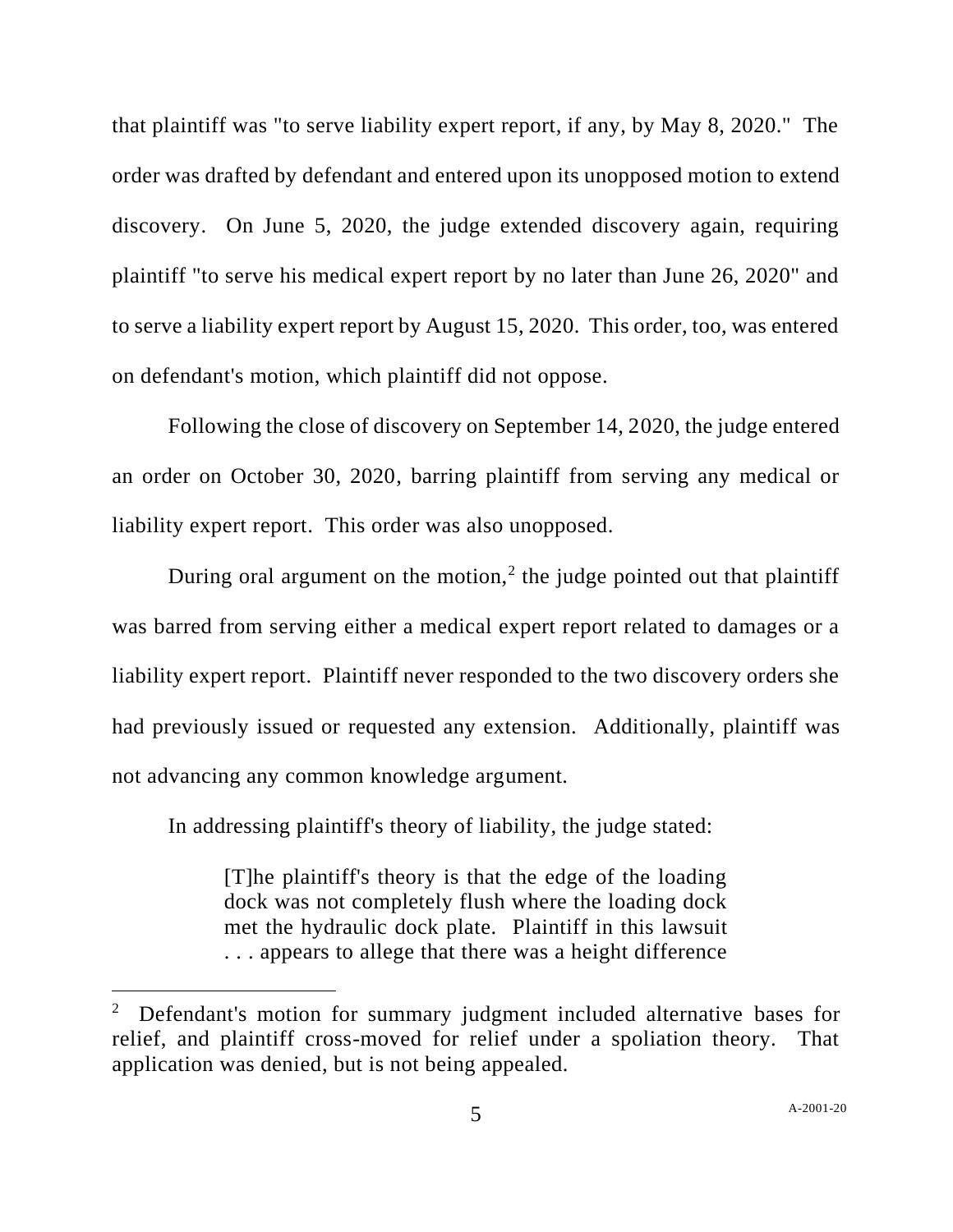for the wheels to go over the dock plate and caused the wheels to get stuck and for the NetShelter to lose balance.

It is plaintiff's burden to prove that the dock plate used by the defendant was defective or dangerous or substandard. And in this case, promoting such a theory of the elevation difference that appear to be, have been dangerous or defective does require expert evidence. This is beyond the ken of an average juror to understand what was defective or dangerous.

Additionally, and it cannot be ignored, plaintiff was aware of the height difference. Plaintiff was aware, familiar with this area where the accident happened and there was no, there was no indication in this record that plaintiff was concerned about a defective condition on the property.

The judge also expressed the view that plaintiff would be unable to prove

damages in the absence of a medical expert, as he claimed permanent injuries.

On appeal, plaintiff raises one point:

### POINT I

THE TRIAL COURT ERRED IN GRANTING DEFENDANT'S MOTION FOR SUMMARY JUDGMENT AND DISMISSING PLAINTIFF'S NEGLIGENCE CLAIM

A grant of summary judgment is reviewed de novo on appeal. Townsend

v. Pierre, 221 N.J. 36, 59 (2015). The appellate court applies

the same standard that governs the trial court, which requires denial of summary judgment when the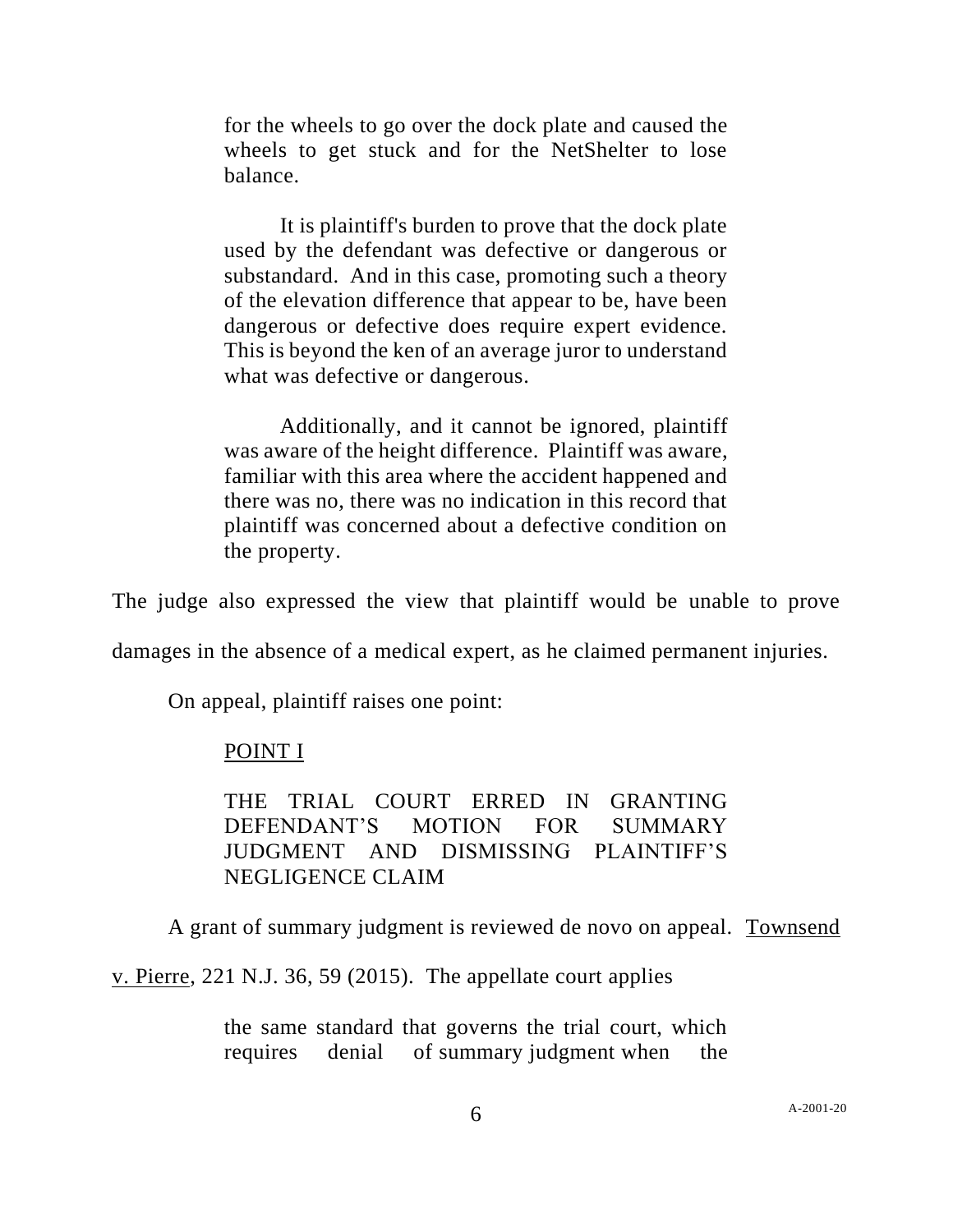competent evidential materials presented, when viewed in the light most favorable to the non-moving party, are sufficient to permit a rational factfinder to resolve the alleged disputed issue in favor of the non-moving party.

[Ibid. (internal quotation marks omitted)]

A trial judge's decision that a party's claim requires expert testimony is reviewed for abuse of discretion. Maison v. NJ Transit Corp., 460 N.J. Super. 222, 231– 32 (App. Div. 2019) ("The necessity of expert testimony is determined by the sound exercise of discretion by the trial judge."). An abuse of discretion occurs when a decision is made without a rational explanation, inexplicably departed from established policies, or rested on an impermissible basis. Deutsche Bank Tr. Co. Americas v. Angeles, 428 N.J. Super. 315, 319 (App. Div. 2012).

N.J.R.E. 702 provides that "[i]f scientific, technical, or other specialized knowledge will assist the trier of fact to understand the evidence or to determine a fact in issue, a witness qualified as an expert by knowledge, skill, experience, training, or education may testify thereto in the form of an opinion or otherwise." To be admissible, the proposed testimony must meet three criteria: (1) it must concern a subject matter that is beyond the ken of the average juror; (2) the field testified to must be at a state of the art such that an expert's testimony could be sufficiently reliable; and (3) the witness must have sufficient expertise to offer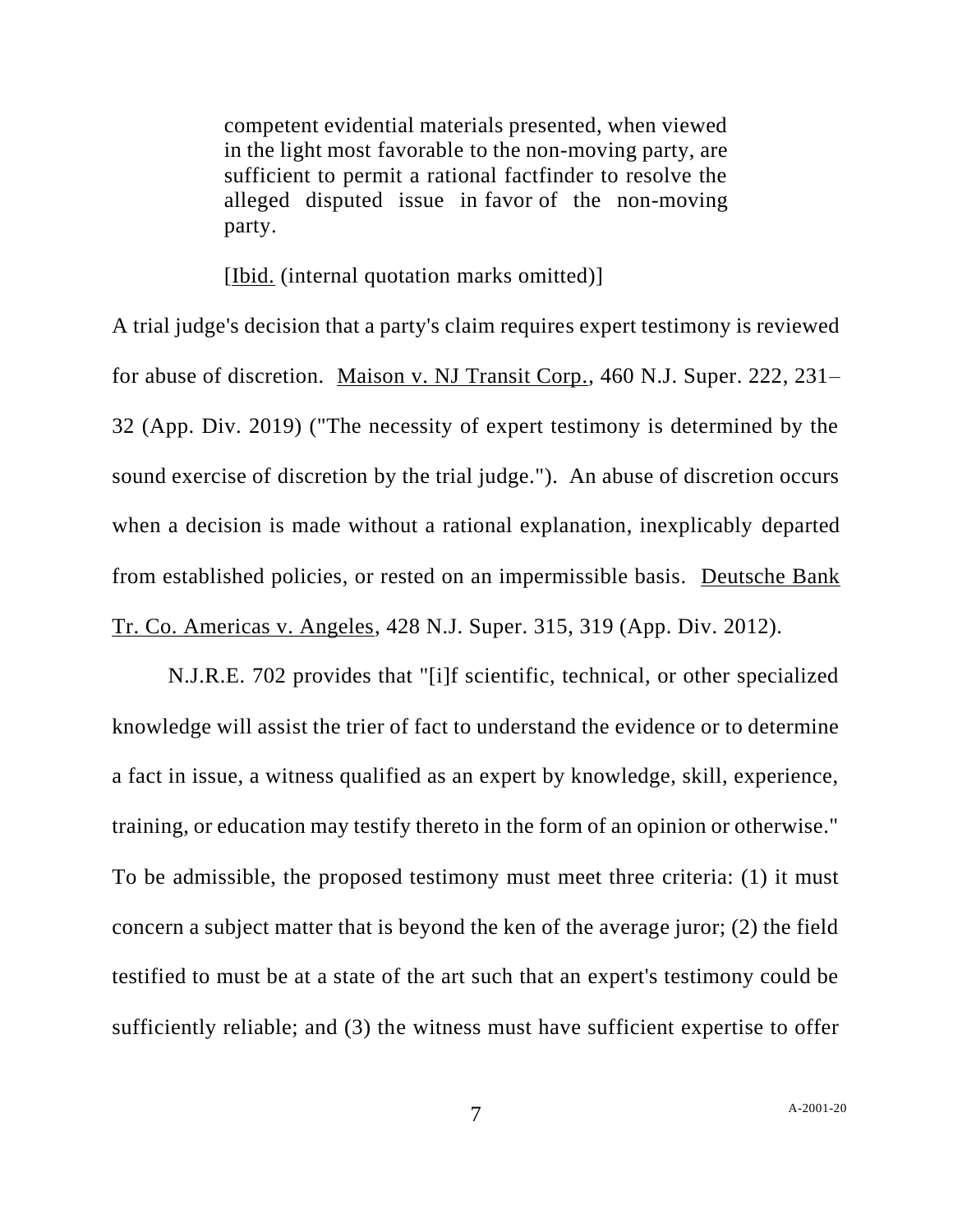the intended testimony. Jacobs v. Jersey Cent. Power & Light Co., 452 N.J. Super. 494, 504 (App. Div. 2017).

In most negligence cases, a plaintiff is not required to retain an expert to establish the applicable standard of care. See Davis v. Brickman Landscaping, Ltd., 219 N.J. 395, 406 (2014). Rather, he or she need only "show what the defendant did and what the circumstances were. The applicable standard of conduct is then supplied by the jury[,] which is competent to determine what precautions a reasonably prudent man in the position of the defendant would have taken." Id. at 407 (alteration in original). In other words, the facts in a typical case are such that "a layperson's common knowledge is sufficient to permit a jury to find that the duty of care has been breached without the aid of an expert's opinion." Ibid. (quoting Giantonnio v. Taccard*,* 291 N.J. Super*.* 31, 43 (App. Div. 1996)).

In some cases, however, the jury is not competent to supply the standard by which to evaluate defendant's conduct, and the plaintiff must present the testimony of a liability expert. Ibid. To decide whether a liability expert is necessary, a court must consider "whether the matter to be dealt with is so esoteric that jurors of common judgment and experience cannot form a valid judgment as to whether the conduct of the [defendant] was reasonable." Ibid.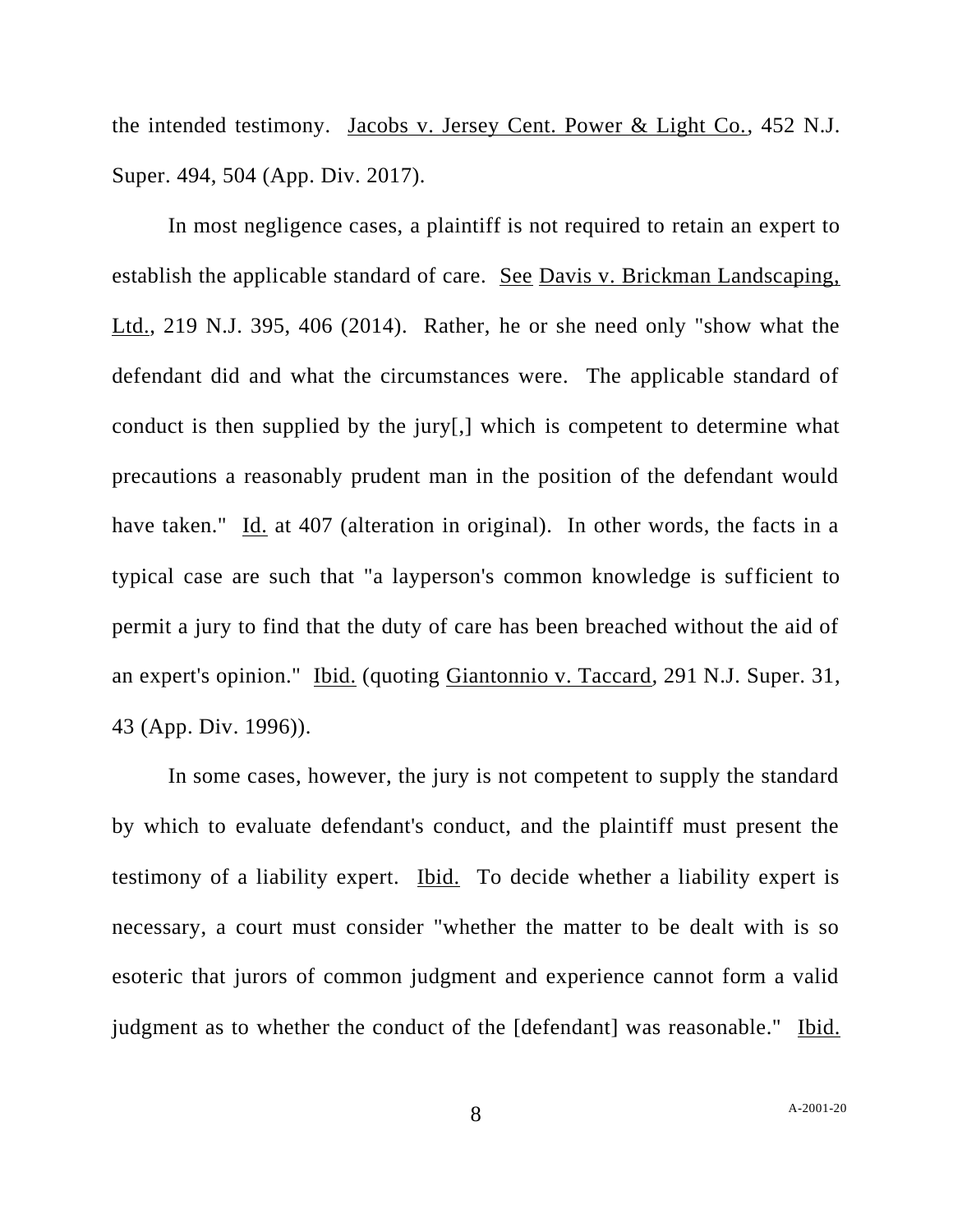(alteration in original) (quoting Butler v. Acme Mkts., Inc., 89 N.J. 270, 283 (1982)). In such esoteric matters, the jury would have to speculate absent the aid of an expert. Ibid.

An expert report has been found to be necessary in a case in which a fatal fire was caused by the failure to report a design flaw in a sprinkler system. Davis v. Brickman Landscaping, Ltd., 219 N.J. 395, 400–12 (2014). The court found an expert necessary where a plaintiff was injured while taking part in a funeral procession and claimed that the funeral home was negligent in failing to procure an escort and instruct participants. Giantonnio v. Taccard, 291 N.J. Super. 31, 37–42 (App. Div. 1996). Expert testimony is required to establish a real estate broker's duty to warn prospective buyers of the dangers of a property. Hopkins v. Fox & Lazo Realtors, 132 N.J. 426, 444–45 (1993). Taccard and Hopkins were recently cited with approval by the Supreme Court in Davis. 219 N.J. at 407-08.

Plaintiff's argument that no expert is required fails, first and foremost, because of his various responses during discovery asserting inconsistent theories of liability. In addition, although the average person knows from common experience that a wheel can become stuck in a gap, causing a wheeled object to topple, the average person is not equipped to consider the physics of loading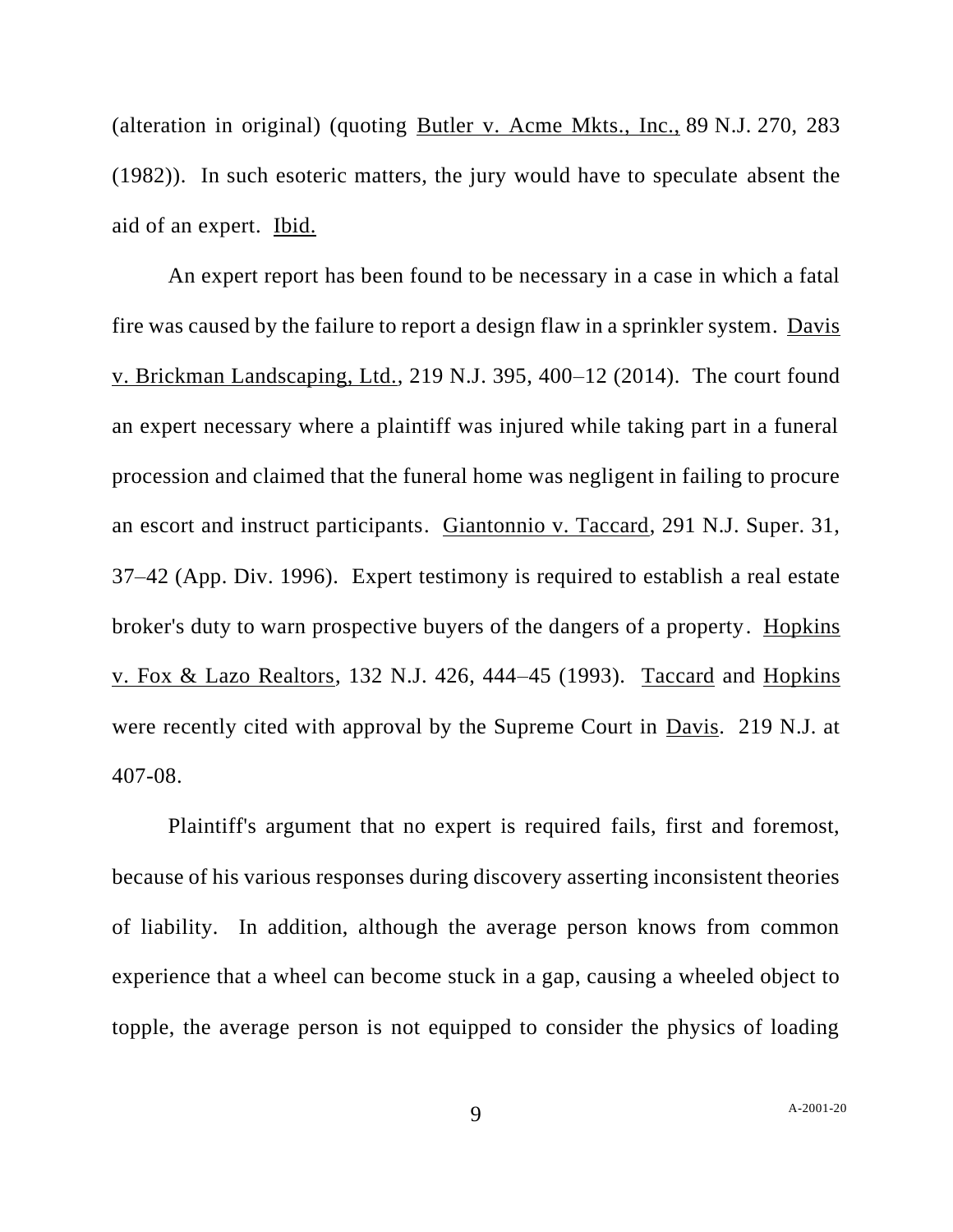unusually heavy objects, and the point at which a gap between flooring, or changes in elevation, become dangerous. A juror could not reasonably be expected to decide liability based on a number of different theories.

Furthermore, plaintiff was well aware of the gap, stating that workers in Illinois covered it, but workers in New Jersey did not. Even on appeal, plaintiff raises a new theory of liability—that Vaughan was using too much force in pushing the Netshelter at the time the accident occurred. Given plaintiff's own confusion regarding causation, he cannot expect jurors to address the question in a vacuum.

Summary judgment is reviewed de novo on appeal, but was premised on the trial court's finding that an expert was required, a finding we review with deference. Maison, 460 N.J. Super. at 231-32 ("The necessity of expert testimony is determined by the sound exercise of discretion by the trial judge."). Applying a deferential standard, it cannot be said that the judge abused her discretion. Plaintiff's own conduct over years demonstrated that he did not consider the gap to be dangerous, and he was unsure how much force Vaughan should have used to push the cabinet.

In a different context, an accident from pushing a heavy object over irregular flooring might not require expert testimony. But this object was